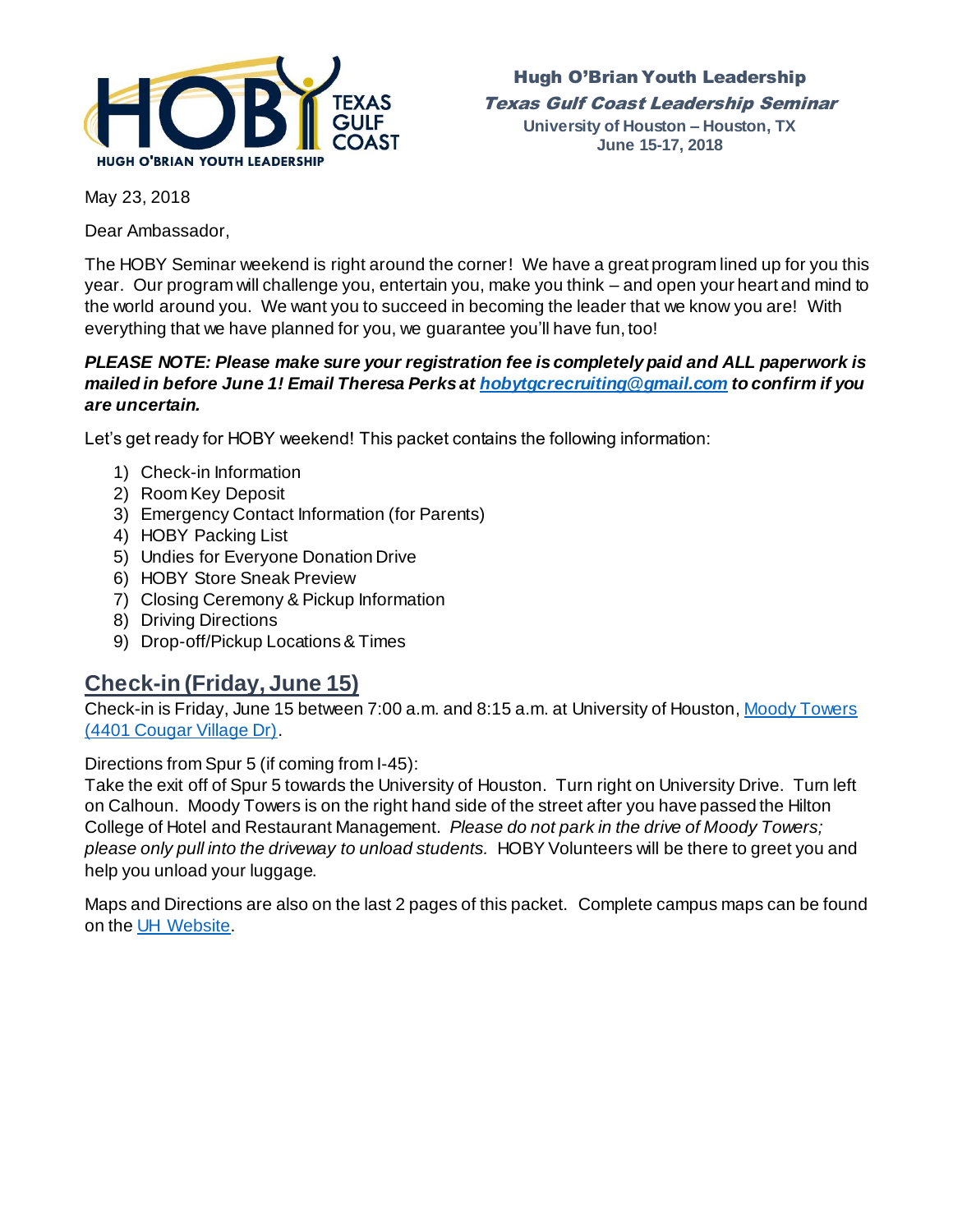### **Room Key Deposit**

Residence Hall room keys will be given to you at check-in. All students will be housed in the Cougar Village residence halls. University of Houston charges us a fee for all lost keys. In order to pick up your residence hall room key, we will require a room key deposit from you.

Please bring a Room Key Deposit of \$30 cash or check (made out to HOBY Texas Gulf Coast) in an envelope labeled with your Full Name + High School. We will collect your Deposit at check-in on Friday morning when you pick up your room key. On Sunday after you return your key, you will get your deposit back (or have the option of donating it back to HOBY).

### **Emergency Contact During the Seminar**

Our seminar schedule is full of outstanding activities. Cell phones will not be permitted to be in use during structured HOBY TGC events. Please be respectful of speakers and other HOBY activities. If you are found using your cell phone during HOBY activities, your Facilitator will take your phone away. Cell phones will only be allowed during our brief breaks and late at night after we finish for the day. We suggest that you notify your friends in advance that you'll be out of touch for those few days.

Naturally, if there is an emergency, then your parents can call our on-site HOBY Contact. The best person to contact is the Leadership Seminar Chair, **Jacki Mahaffey** at **713-419-7722.** 

Friends and guests are not permitted to visit the campus during the weekend under any circumstances. Students are not permitted to leave the seminar until the end of the Closing Ceremony on Sunday. The days are completely filled with activities and are not done until late in the evening, when it is time to rest for the following day's activities.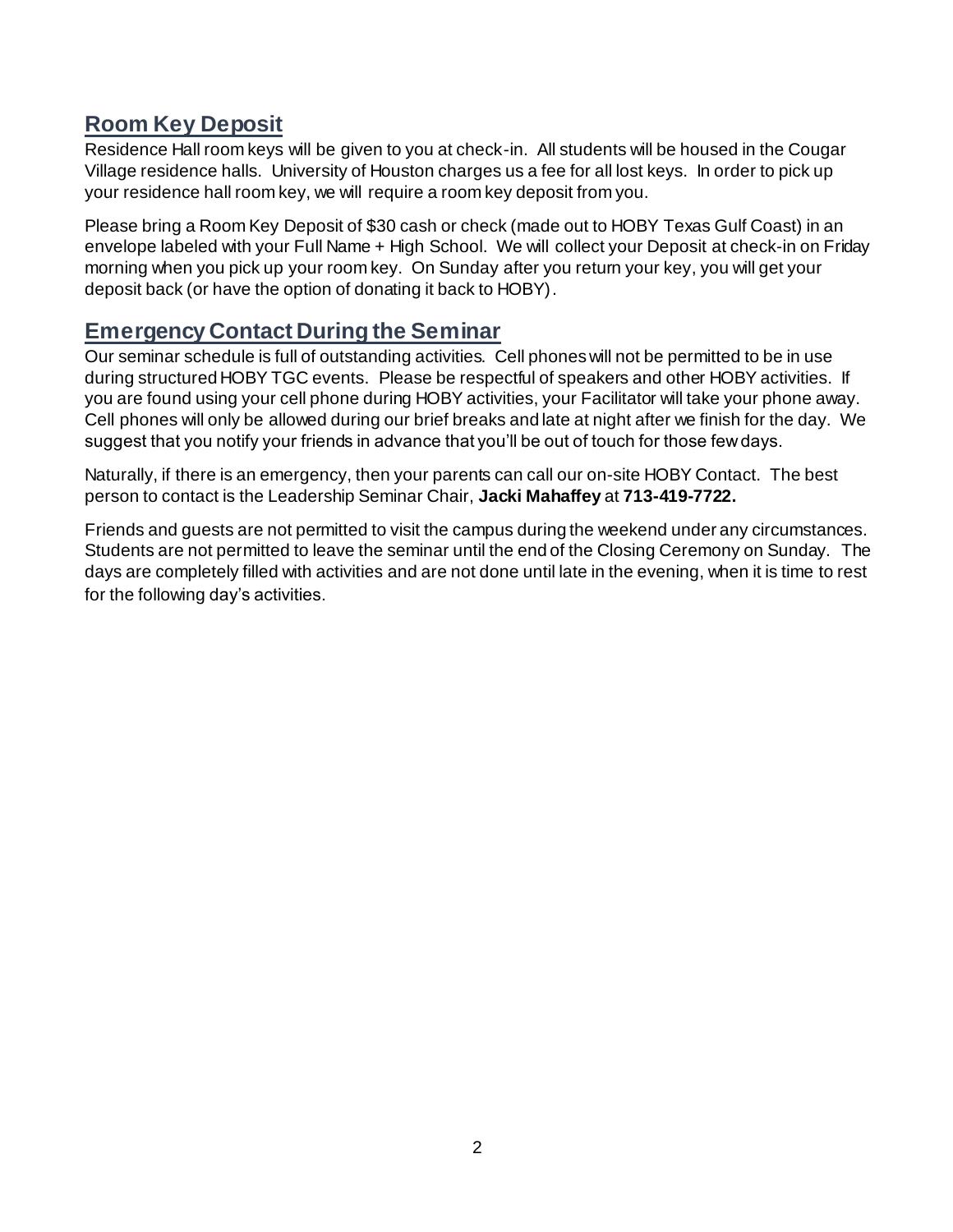### **HOBY Packing List**

- □ Room Key Deposit: \$30 Cash or Check in Envelope labeled with your Name + High School
- □ Clothing
	- o Casual, comfortable clothing & shoes for three days. *Saturday will include an outdoor service project for about half of ambassadors, so make sure that you have appropriate/comfortable clothing for working outside for a few hours.*
	- $\circ$  Closed-toe shoes  $-$  Required for Saturday morning outdoor service project.
	- o Attire appropriate for the Friday Night Social. This year's theme is "Meme me at the Social"! (You can/should dress to represent your favorite meme.)
	- $\circ$  "Sunday Best" clothes for the closing ceremony when your parent(s) join you.
	- o Jacket/sweatshirt/sweater (the air conditioning can get pretty chilly)
	- o *Note: Appropriate dress code will be enforced (no short shorts, inappropriate t-shirts, etc).*
- Bedding: Twin-sized sheets, blanket or sleeping bag, pillow. (The dorms only come with a bed – you supply the rest.)
- $\Box$  Towel(s) & washcloth
- $\Box$  Personal Toiletries shampoo, soap, deodorant, toothbrush, toothpaste, personal care products, etc.
- □ Medication
	- o Prescription medication, as needed. **Note that you should have already submitted a signed Medication Verification Form (if not, bring it with you).**
	- o Over-the-counter medication (such as Tylenol, aspirin). We will not be able to provide you with this medication over the weekend. If you think that you might need it, bring it with you.
- □ Alarm clock
- $\Box$  Self-addressed, stamped envelope (this will be used during one of our activities)
- $\Box$  Paper/notebook, pens, pencils
- $\Box$  Re-usable water bottle
- $\Box$  Sunscreen and bug repellent (strongly recommended)
- $\Box$  Spending money: Not required, but recommend ~\$35 for optional expenses such as a \$10 Group Photo, HOBY Store merchandise, etc.
- $\Box$  Donation items for Undies for Everyone (details on next page)
- *Lots of confidence, curiosity, and a big smile!!*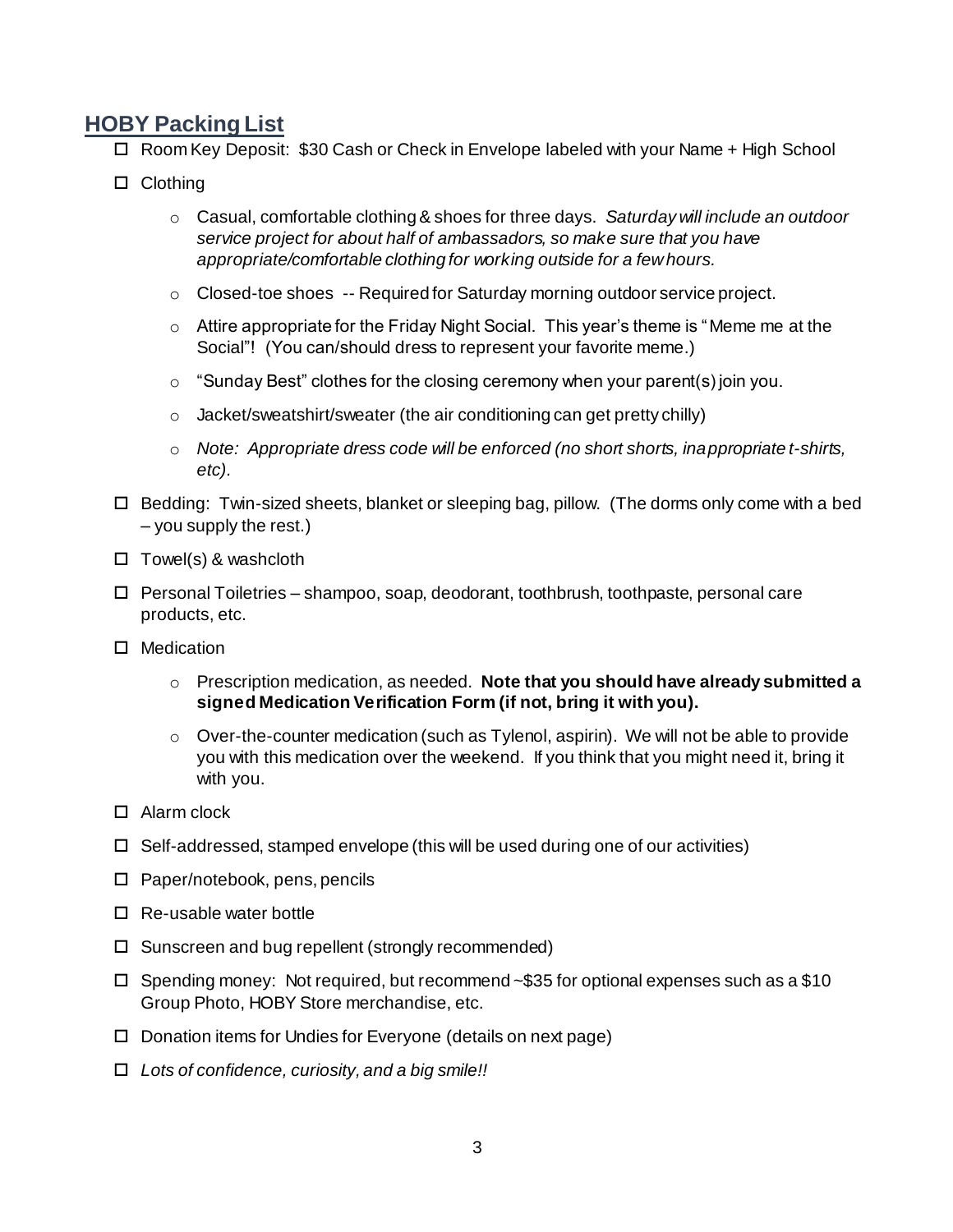# **Undies for Everyone Donation Drive**

Every year at HOBY, we ask the ambassadors to bring items to donate to a specific organization/charity. This year's organization is **Undies for Everyone.**

Undies for Everyone enhances the self-esteem, dignity, hygiene, and success of disadvantaged students by providing them clean underwear.

#### **Back to School Individual Distribution**

Disadvantaged elementary and middle school students and their families attend a UFE partner event where each child receives a bag with five pairs of underwear.

#### **School Nurse Emergency Supply Distribution**

Houston and Dallas area elementary and middle school nurses receive 150 pairs of emergency supply underwear per year. When a student has an accident, the nurse provides a "spare pair" and gets the student back to learning in the classroom and feeling good.

<https://www.undiesforeveryone.org/>

#### **Please bring with you one new package of underwear in any of the following sizes to donate to Undies for Everyone:**

- Girls, sizes 4-16
- Boys, sizes 4-XL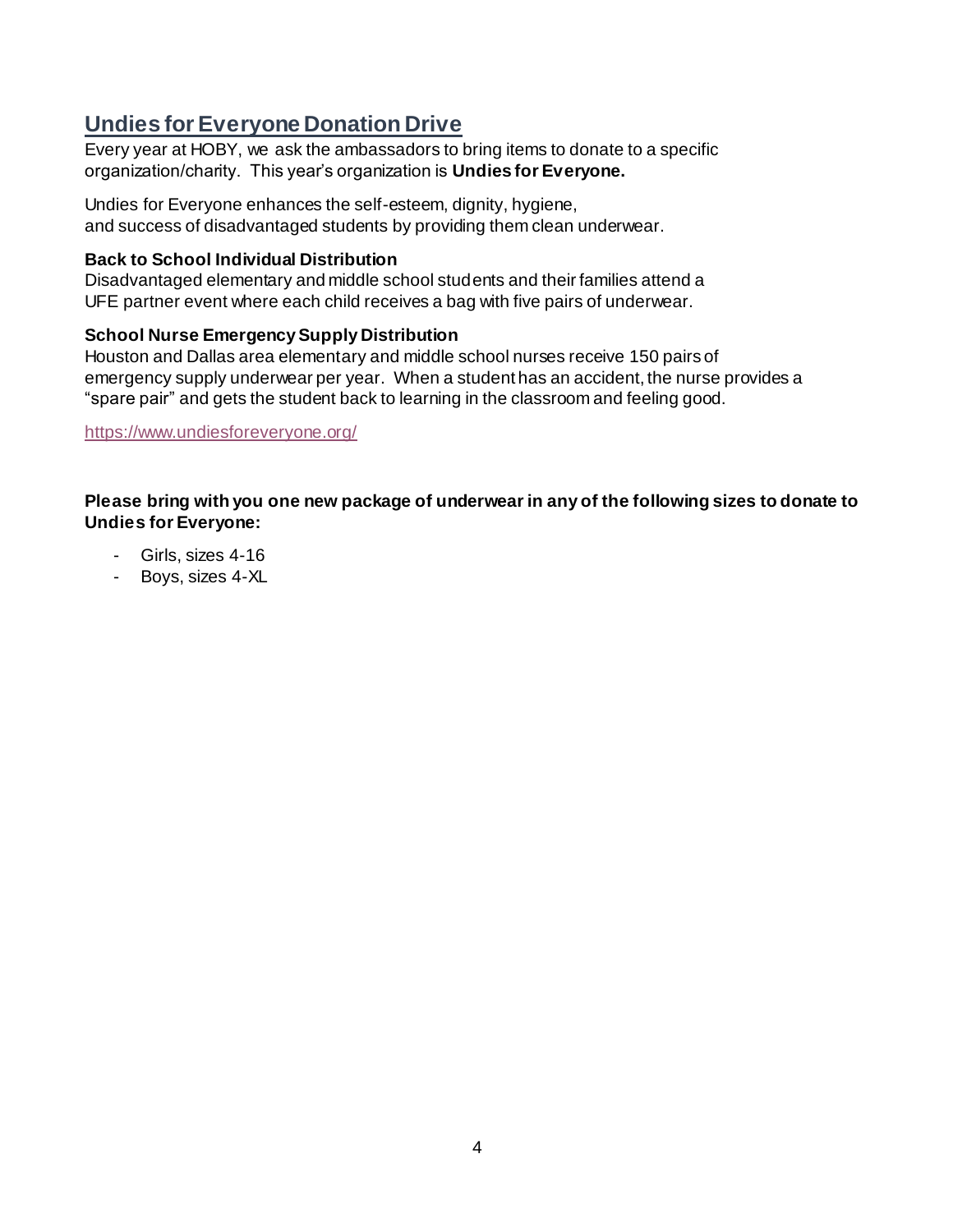# **HOBY Store Sneak Preview**



HOBY TGC is a 501(c)(3) non-profit organization. All proceeds from the HOBY Store help to pay for expenses for the seminar!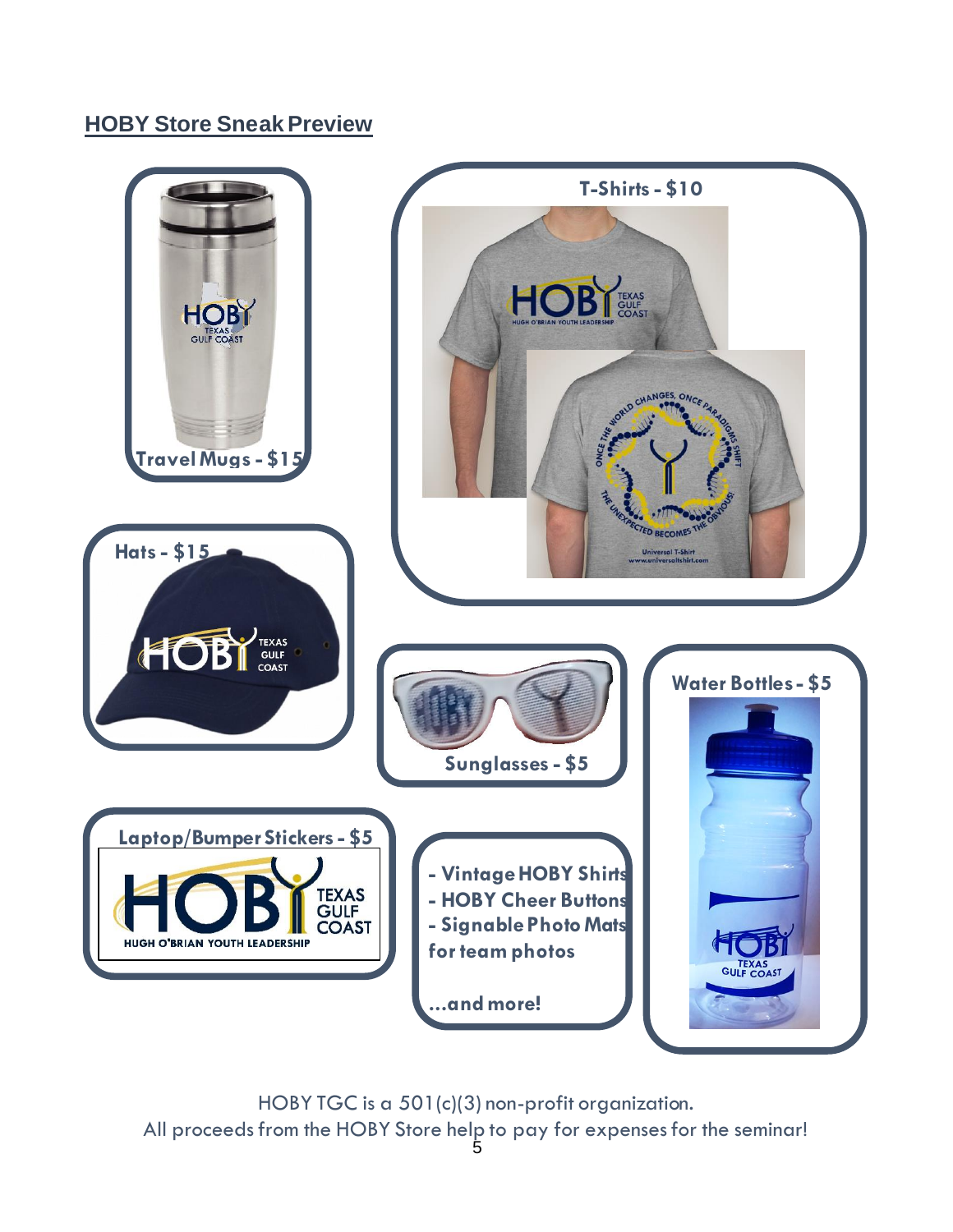# **Pick-up and Closing Ceremony (Sunday,June 17)**

Your parents are invited to attend the closing ceremonies on Sunday morning prior to the pick -up time. If your parents aren't planning to attend the closing ceremonies, they should plan to pick you up at UH Moody Towers between 12:30 p.m. and 1:00 p.m. Sunday afternoon (same location as drop-off).

If they ARE planning to attend the Parents Program and Closing Ceremonies, we recommend they arrive and are seated in the Houston Room in the Student Center no later than 10:00 a.m. on Sunday. We are limited on space, so we ask that each ambassador invite a maximum of 2 guests. The ceremonies will begin promptly at 10:15 a.m. with the Parents Program, followed with weekend review and awards after the ambassadors arrive.

Parents should park in the Welcome Center Garage (\$5 parking fee) and then walk to the Student Center for the Closing Ceremony. See map on last page of this packet.

Ambassadors' luggage will be in Moody Towers (same as drop-off location). Following the Closing Ceremony, Ambassadors will walk back to Moody Towers to retrieve their luggage. Students will be dismissed with their luggage and released to their families at Moody Towers after the completion of the Closing Ceremonies, approximately 12:30pm.

We recommend walking the students' luggage from Moody Towers back to the Welcome Center Parking Garage, where their parents should have parked. This will allow students and families to depart campus straight from the Parking Garage.

### **Final Comments**

Sometime during the two weeks preceding the seminar, you should expect a call from your designated Team Facilitator or a Senior HOBY Volunteer with other last-minute details and information. If you haven't heard from a Facilitator by Friday, June 8, please feel free to give us a call.

One last reminder: Get plenty of sleep on Thursday night, June 14th — you'll need your energy for HOBY!

We'll see you soon!

Theresa Perks 2018 Director of Recruitment & Ambassador Relations HOBY Texas Gulf Coast **314-629-7434 (cell) [hobytgcrecruiting@gmail.com](mailto:hobytgcrecruiting@gmail.com)**

Jacki Mahaffey 2018 Leadership Seminar Chair HOBY Texas Gulf Coast **713-419-7722 (cell) [jacalyn.c.mahaffey@gmail.com](mailto:jacalyn.c.mahaffey@gmail.com)**

*We both have full-time jobs outside of volunteering for HOBY, so if we don't answer, leave a message and we'll get back to you as soon as we can.*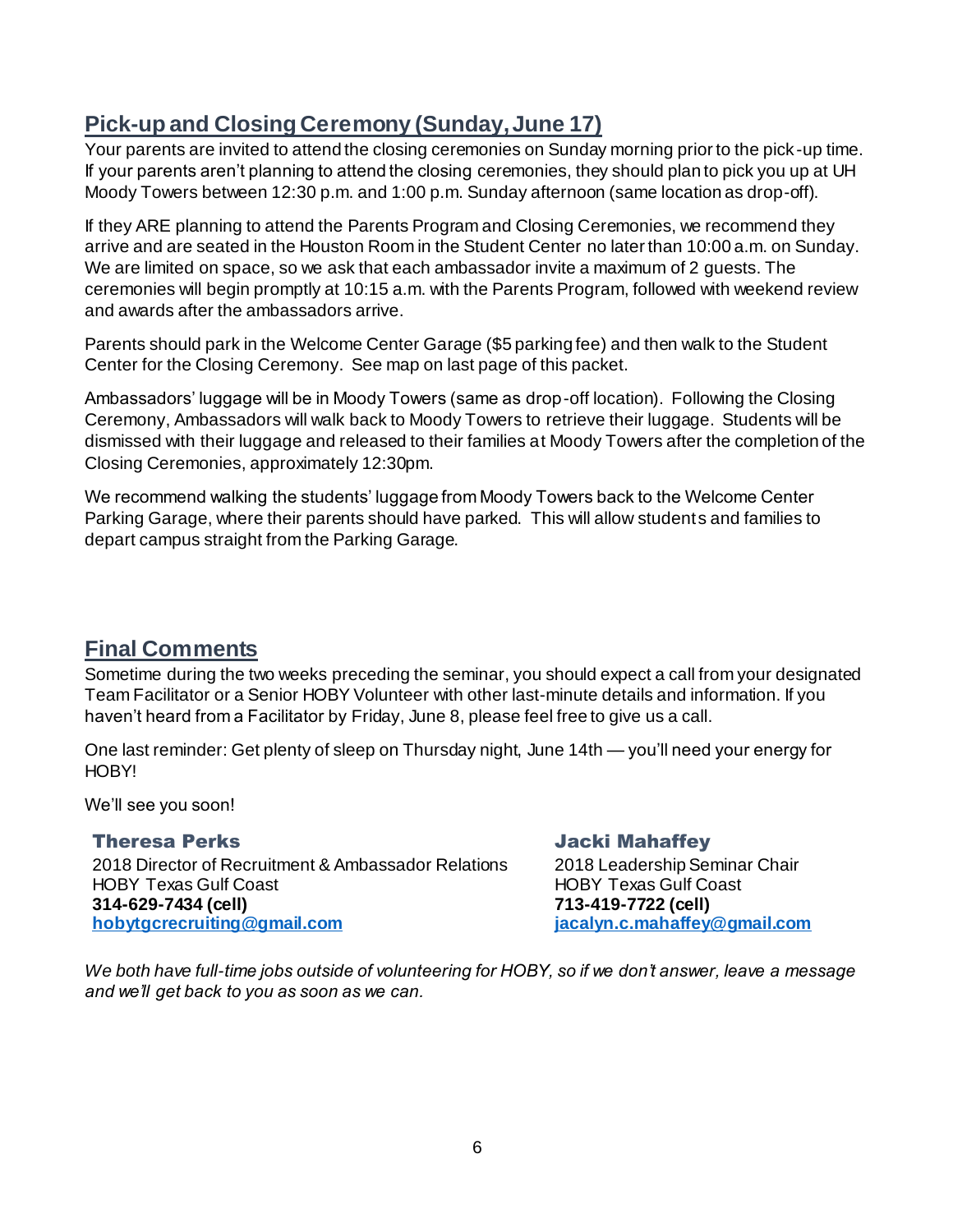# **Driving Directions to University of Houston for Drop-off/Check-in**

- 1. From  $I-45 N$ 
	- a. Take exit 44A toward Elgin Lockwood/Cullen Blvd
	- b. Turn Left onto Ernestine. Continue onto S Lockwood Dr.
	- c. Use left 2 lanes to turn left onto TX-5 Spur S
- 2. From I-45 S:
	- a. Take exit 44B for TX-5 Spur S
- 3. Turn right on University Dr.
- 4. Turn left on Cougar Village Dr.
- 5. Pull into the driveway in front of Moody Towers to unload luggage. *Moody Towers is on the right hand side of the street after you have passed Hilton College of Hotel and Restaurant Management.*

Do NOT park in the driveway, only pull through to unload quickly. If you need to park, you may use the Welcome Center Parking Garage (fee to park) on Calhoun Rd.

#### *Once you enter the campus, there should be HOBY signs and volunteers to greet you and direct you.*